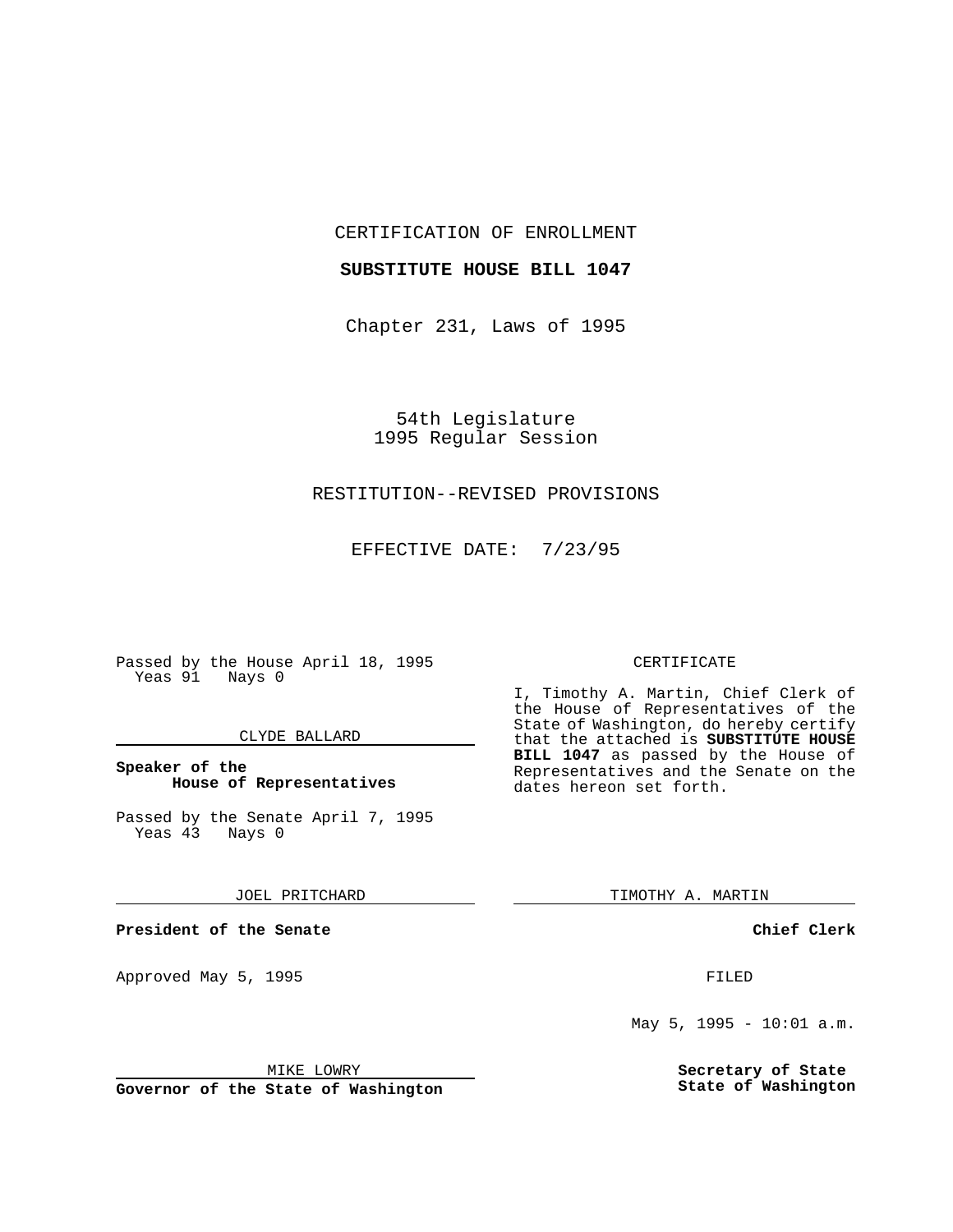# **SUBSTITUTE HOUSE BILL 1047** \_\_\_\_\_\_\_\_\_\_\_\_\_\_\_\_\_\_\_\_\_\_\_\_\_\_\_\_\_\_\_\_\_\_\_\_\_\_\_\_\_\_\_\_\_\_\_

\_\_\_\_\_\_\_\_\_\_\_\_\_\_\_\_\_\_\_\_\_\_\_\_\_\_\_\_\_\_\_\_\_\_\_\_\_\_\_\_\_\_\_\_\_\_\_

## AS AMENDED BY THE SENATE

Passed Legislature - 1995 Regular Session

#### **State of Washington 54th Legislature 1995 Regular Session**

**By** House Committee on Law and Justice (originally sponsored by Representatives Sheahan, Sherstad, Benton, Dyer, Schoesler, Johnson, Thompson, Beeksma, Radcliff, Crouse, Carrell, Robertson, Blanton, Lambert, Fuhrman, L. Thomas, Huff, Mielke, McMahan and Casada)

Read first time 01/25/95.

1 AN ACT Relating to restitution; amending RCW 9.94A.140, 9.94A.142, 2 9.94A.145, and 6.17.020; and creating a new section.

3 BE IT ENACTED BY THE LEGISLATURE OF THE STATE OF WASHINGTON:

4 **Sec. 1.** RCW 9.94A.140 and 1994 c 271 s 601 are each amended to 5 read as follows:

 (1) If restitution is ordered, the court shall determine the amount 7 of restitution due at the sentencing hearing or within ((sixty)) one hundred eighty days. The court may continue the hearing beyond the one 9 hundred eighty days for good cause. The court shall then set a minimum monthly payment that the offender is required to make towards the restitution that is ordered. The court should take into consideration the total amount of the restitution owed, the offender's present, past, and future ability to pay, as well as any assets that the offender may have. During the period of supervision, the community corrections officer may examine the offender to determine if there has been a change in circumstances that warrants an amendment of the monthly payment schedule. The community corrections officer may recommend a change to the schedule of payment and shall inform the court of the recommended change and the reasons for the change. The sentencing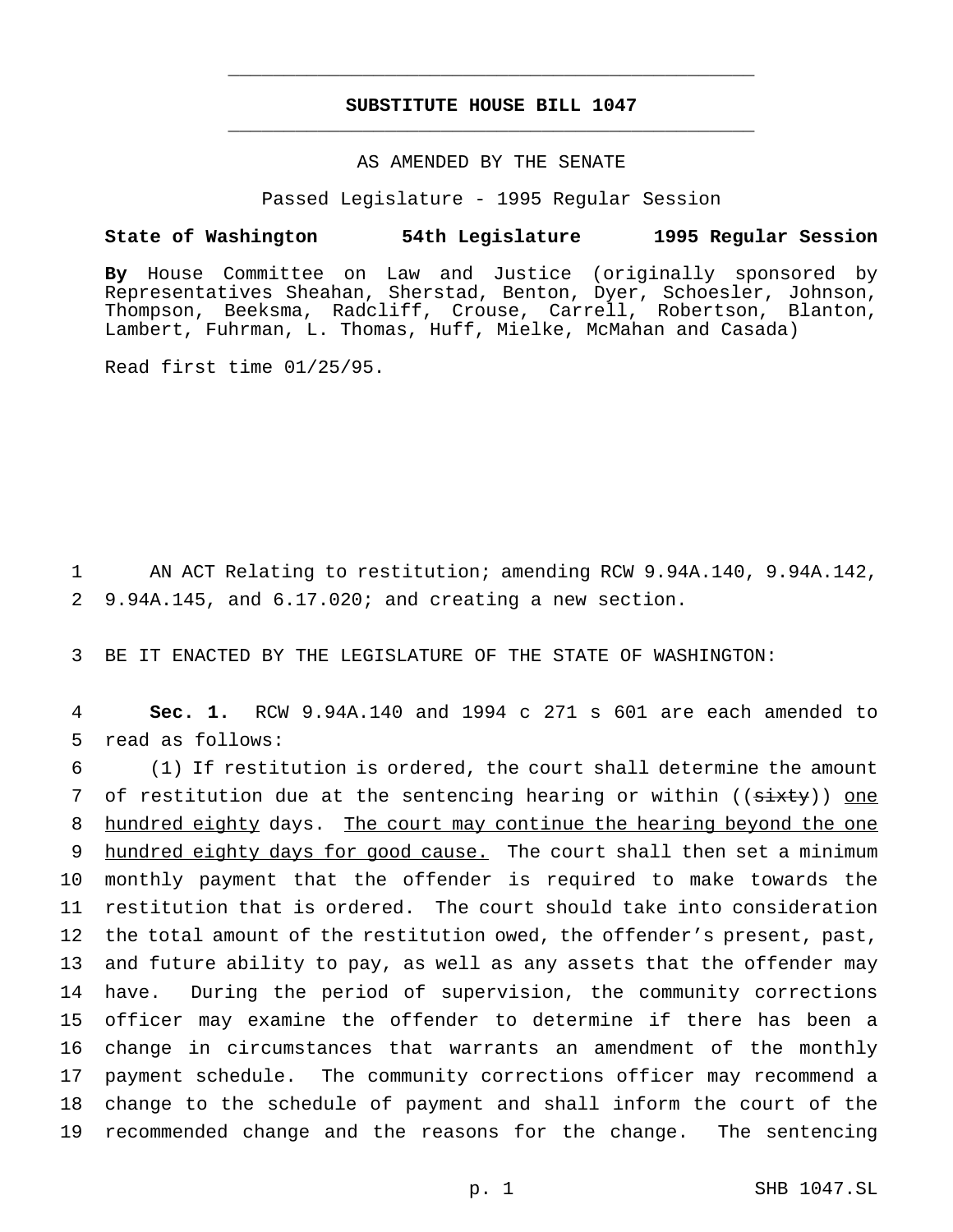court may then reset the monthly minimum payments based on the report from the community corrections officer of the change in circumstances. Restitution ordered by a court pursuant to a criminal conviction shall be based on easily ascertainable damages for injury to or loss of property, actual expenses incurred for treatment for injury to persons, and lost wages resulting from injury. Restitution shall not include reimbursement for damages for mental anguish, pain and suffering, or other intangible losses, but may include the costs of counseling reasonably related to the offense. The amount of restitution shall not exceed double the amount of the offender's gain or the victim's loss from the commission of the crime. For the purposes of this section, the offender shall remain under the court's jurisdiction for a maximum term of ten years following the offender's release from total confinement or ten years subsequent to the entry of the judgment and sentence, whichever period is longer. The portion of the sentence concerning restitution may be modified as to amount, terms and conditions during the ten-year period, regardless of the expiration of the offender's term of community supervision and regardless of the 19 statutory maximum for the crime. The court may not reduce the total 20 amount of restitution ordered because the offender may lack the ability 21 to pay the total amount. The offender's compliance with the restitution shall be supervised by the department.

 (2) Restitution may be ordered whenever the offender is convicted of an offense which results in injury to any person or damage to or loss of property. In addition, restitution may be ordered to pay for an injury, loss, or damage if the offender pleads guilty to a lesser offense or fewer offenses and agrees with the prosecutor's recommendation that the offender be required to pay restitution to a victim of an offense or offenses which are not prosecuted pursuant to a plea agreement.

 (3) In addition to any sentence that may be imposed, a defendant who has been found guilty of an offense involving fraud or other deceptive practice or an organization which has been found guilty of any such offense may be ordered by the sentencing court to give notice of the conviction to the class of persons or to the sector of the public affected by the conviction or financially interested in the subject matter of the offense by mail, by advertising in designated areas or through designated media, or by other appropriate means.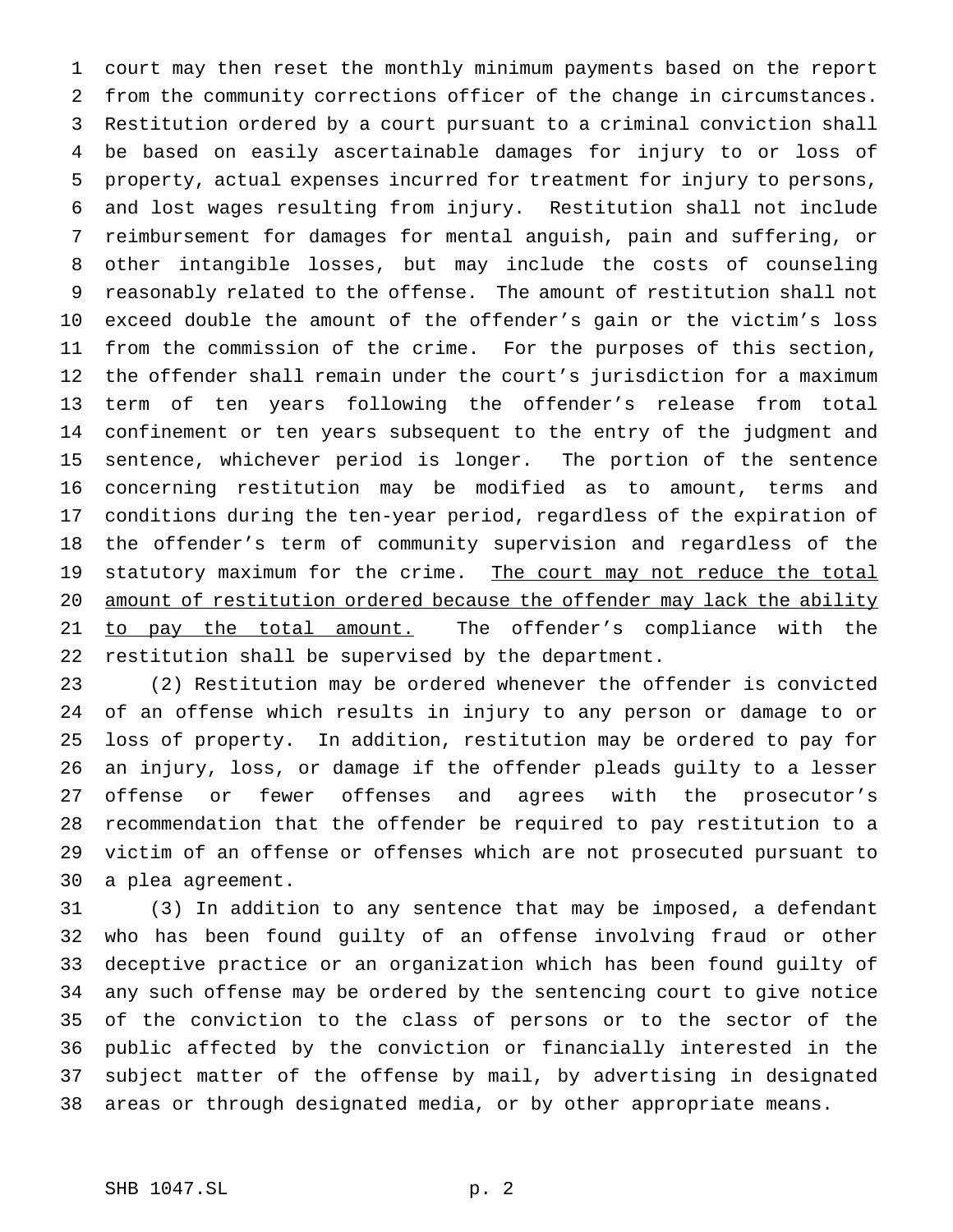(4) This section does not limit civil remedies or defenses available to the victim or defendant. The court shall identify in the 3 judgment and sentence the victim or victims entitled to restitution and 4 what amount is due each victim. The state or victim may enforce the court-ordered restitution in the same manner as a judgment in a civil action. Restitution collected through civil enforcement must be paid through the registry of the court and must be distributed 8 proportionately according to each victim's loss when there is more than one victim.

 **Sec. 2.** RCW 9.94A.142 and 1994 c 271 s 602 are each amended to read as follows:

 (1) When restitution is ordered, the court shall determine the 13 amount of restitution due at the sentencing hearing or within ((sixty)) 14 one hundred eighty days. The court may continue the hearing beyond the 15 one hundred eighty days for good cause. The court shall then set a minimum monthly payment that the offender is required to make towards the restitution that is ordered. The court should take into consideration the total amount of the restitution owed, the offender's present, past, and future ability to pay, as well as any assets that the offender may have. During the period of supervision, the community corrections officer may examine the offender to determine if there has been a change in circumstances that warrants an amendment of the monthly payment schedule. The community corrections officer may recommend a change to the schedule of payment and shall inform the court of the recommended change and the reasons for the change. The sentencing court may then reset the monthly minimum payments based on the report from the community corrections officer of the change in circumstances. Restitution ordered by a court pursuant to a criminal conviction shall be based on easily ascertainable damages for injury to or loss of property, actual expenses incurred for treatment for injury to persons, and lost wages resulting from injury. Restitution shall not include reimbursement for damages for mental anguish, pain and suffering, or other intangible losses, but may include the costs of counseling reasonably related to the offense. The amount of restitution shall not exceed double the amount of the offender's gain or the victim's loss from the commission of the crime. For the purposes of this section, the offender shall remain under the court's jurisdiction for a maximum term of ten years following the offender's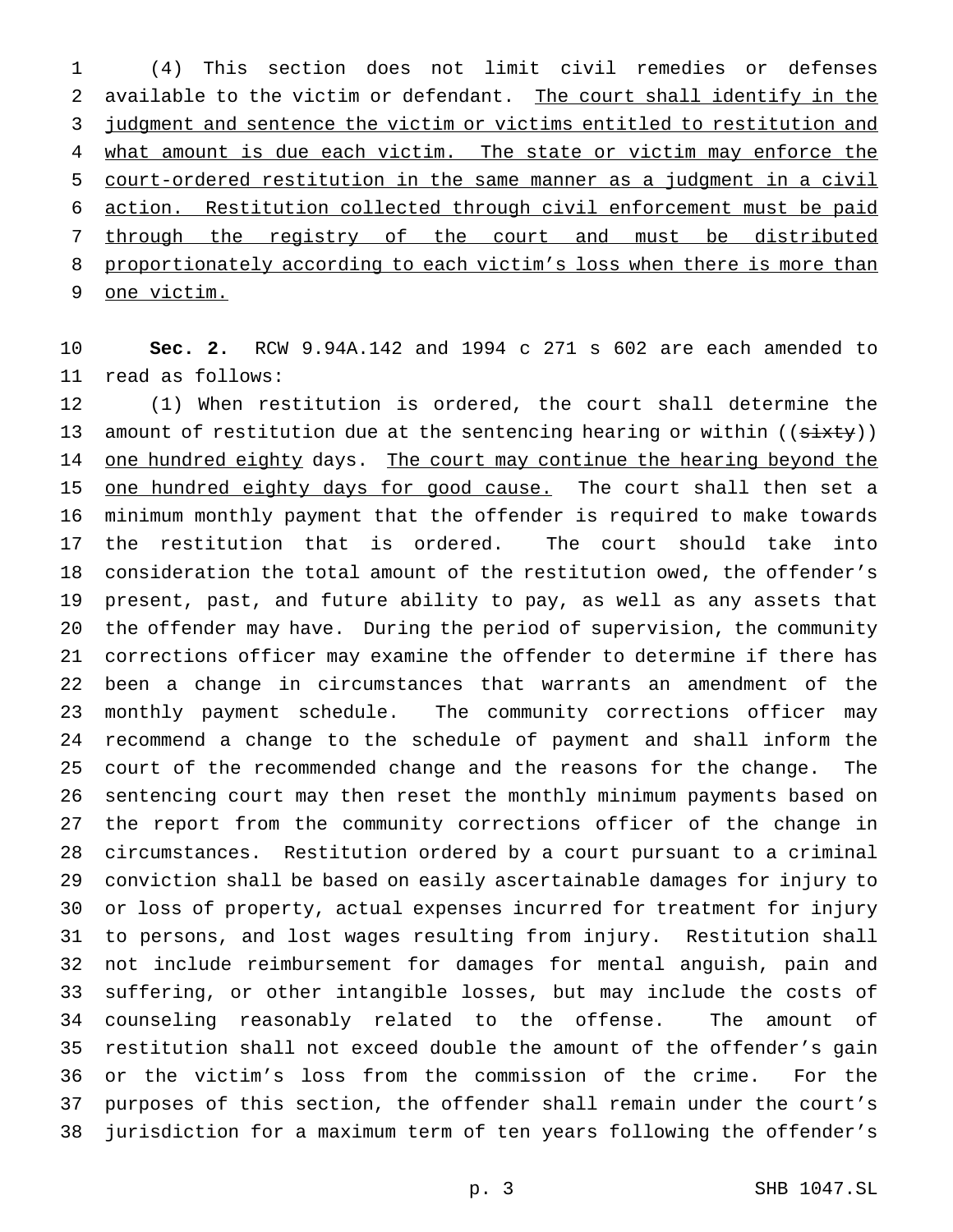release from total confinement or ten years subsequent to the entry of the judgment and sentence, whichever period is longer. The portion of the sentence concerning restitution may be modified as to amount, terms and conditions during the ten-year period, regardless of the expiration of the offender's term of community supervision and regardless of the 6 statutory maximum for the crime. The court may not reduce the total amount of restitution ordered because the offender may lack the ability 8 to pay the total amount. The offender's compliance with the restitution shall be supervised by the department.

 (2) Restitution shall be ordered whenever the offender is convicted of an offense which results in injury to any person or damage to or loss of property unless extraordinary circumstances exist which make restitution inappropriate in the court's judgment and the court sets forth such circumstances in the record. In addition, restitution shall be ordered to pay for an injury, loss, or damage if the offender pleads guilty to a lesser offense or fewer offenses and agrees with the prosecutor's recommendation that the offender be required to pay restitution to a victim of an offense or offenses which are not prosecuted pursuant to a plea agreement.

 (3) In addition to any sentence that may be imposed, a defendant who has been found guilty of an offense involving fraud or other deceptive practice or an organization which has been found guilty of any such offense may be ordered by the sentencing court to give notice of the conviction to the class of persons or to the sector of the public affected by the conviction or financially interested in the subject matter of the offense by mail, by advertising in designated areas or through designated media, or by other appropriate means.

 (4) This section does not limit civil remedies or defenses 29 available to the victim, survivors of the victim, or defendant. The 30 court shall identify in the judgment and sentence the victim or victims entitled to restitution and what amount is due each victim. The state 32 or victim may enforce the court-ordered restitution in the same manner as a judgment in a civil action. Restitution collected through civil 34 enforcement must be paid through the registry of the court and must be 35 distributed proportionately according to each victim's loss when there is more than one victim.

 (5) This section shall apply to offenses committed after July 1, 1985.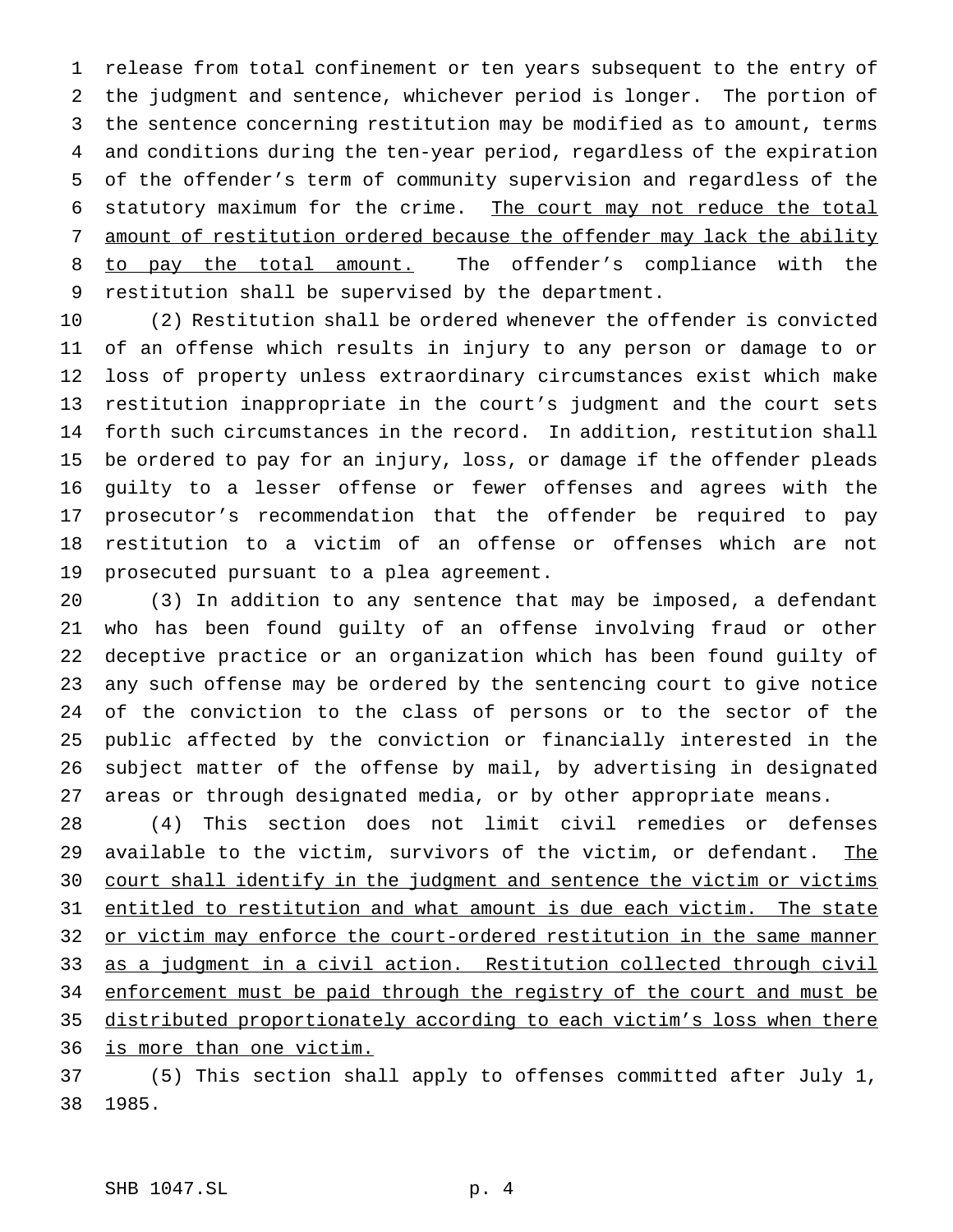**Sec. 3.** RCW 9.94A.145 and 1991 c 93 s 2 are each amended to read as follows:

 (1) Whenever a person is convicted of a felony, the court may order the payment of a legal financial obligation as part of the sentence. The court must on either the judgment and sentence or on a subsequent order to pay, designate the total amount of a legal financial obligation and segregate this amount among the separate assessments made for restitution, costs, fines, and other assessments required by law. On the same order, the court is also to set a sum that the offender is required to pay on a monthly basis towards satisfying the legal financial obligation. If the court fails to set the offender monthly payment amount, the department shall set the amount. Upon receipt of an offender's monthly payment, after restitution is satisfied, the county clerk shall distribute the payment proportionally among all other fines, costs, and assessments imposed, unless otherwise ordered by the court.

 (2) If the court determines that the offender, at the time of sentencing, has the means to pay for the cost of incarceration, the court may require the offender to pay for the cost of incarceration at a rate of fifty dollars per day of incarceration. Payment of other court-ordered financial obligations, including all legal financial obligations and costs of supervision shall take precedence over the payment of the cost of incarceration ordered by the court. All funds recovered from offenders for the cost of incarceration in the county jail shall be remitted to the county and the costs of incarceration in a prison shall be remitted to the department of corrections.

 (3) The court may add to the judgment and sentence or subsequent order to pay a statement that a notice of payroll deduction is to be immediately issued. If the court chooses not to order the immediate issuance of a notice of payroll deduction at sentencing, the court shall add to the judgment and sentence or subsequent order to pay a statement that a notice of payroll deduction may be issued or other income-withholding action may be taken, without further notice to the offender if a monthly court-ordered legal financial obligation payment is not paid when due, and an amount equal to or greater than the amount payable for one month is owed.

 If a judgment and sentence or subsequent order to pay does not include the statement that a notice of payroll deduction may be issued or other income-withholding action may be taken if a monthly legal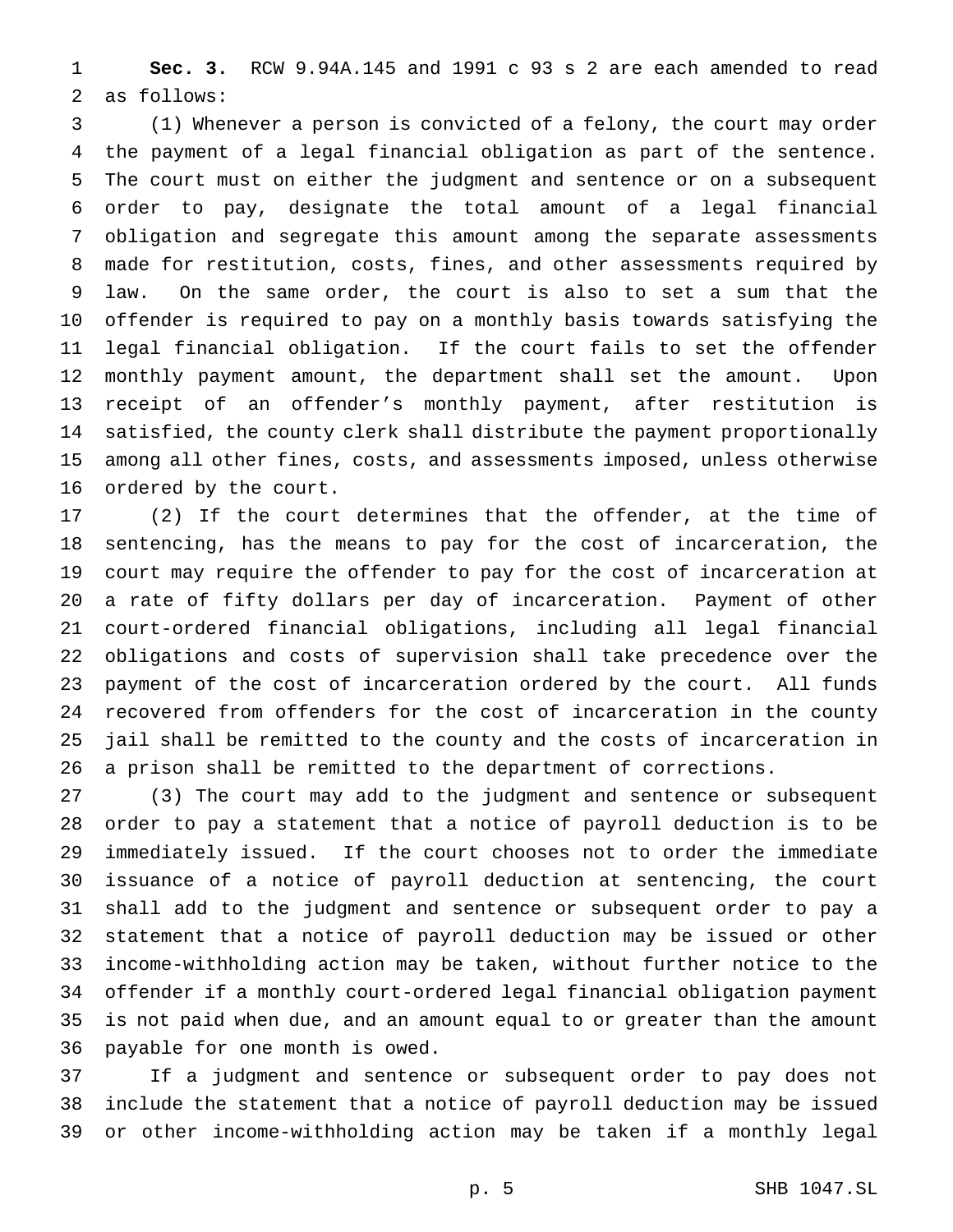financial obligation payment is past due, the department may serve a notice on the offender stating such requirements and authorizations. Service shall be by personal service or any form of mail requiring a return receipt.

 (4) All legal financial obligations that are ordered as a result of a conviction for a felony, may also be enforced in the same manner as a judgment in a civil action by the party or entity to whom the legal 8 financial obligation is owed. Restitution collected through civil 9 enforcement must be paid through the registry of the court and must be 10 distributed proportionately according to each victim's loss when there 11 is more than one victim. The judgment and sentence shall identify the 12 party or entity to whom restitution is owed so that the state, party, 13 or entity may enforce the judgment. These obligations may be enforced at any time during the ten-year period following the offender's release from total confinement or within ten years of entry of the judgment and sentence, whichever period is longer. Independent of the department, the party or entity to whom the legal financial obligation is owed shall have the authority to utilize any other remedies available to the party or entity to collect the legal financial obligation.

 (5) In order to assist the court in setting a monthly sum that the offender must pay during the period of supervision, the offender is required to report to the department for purposes of preparing a recommendation to the court. When reporting, the offender is required, under oath, to truthfully and honestly respond to all questions concerning present, past, and future earning capabilities and the location and nature of all property or financial assets. The offender is further required to bring any and all documents as requested by the department.

 (6) After completing the investigation, the department shall make a report to the court on the amount of the monthly payment that the offender should be required to make towards a satisfied legal financial obligation.

 (7) During the period of supervision, the department may make a recommendation to the court that the offender's monthly payment schedule be modified so as to reflect a change in financial circumstances. If the department sets the monthly payment amount, the department may modify the monthly payment amount without the matter being returned to the court. Also, during the period of supervision, the offender may be required at the request of the department to report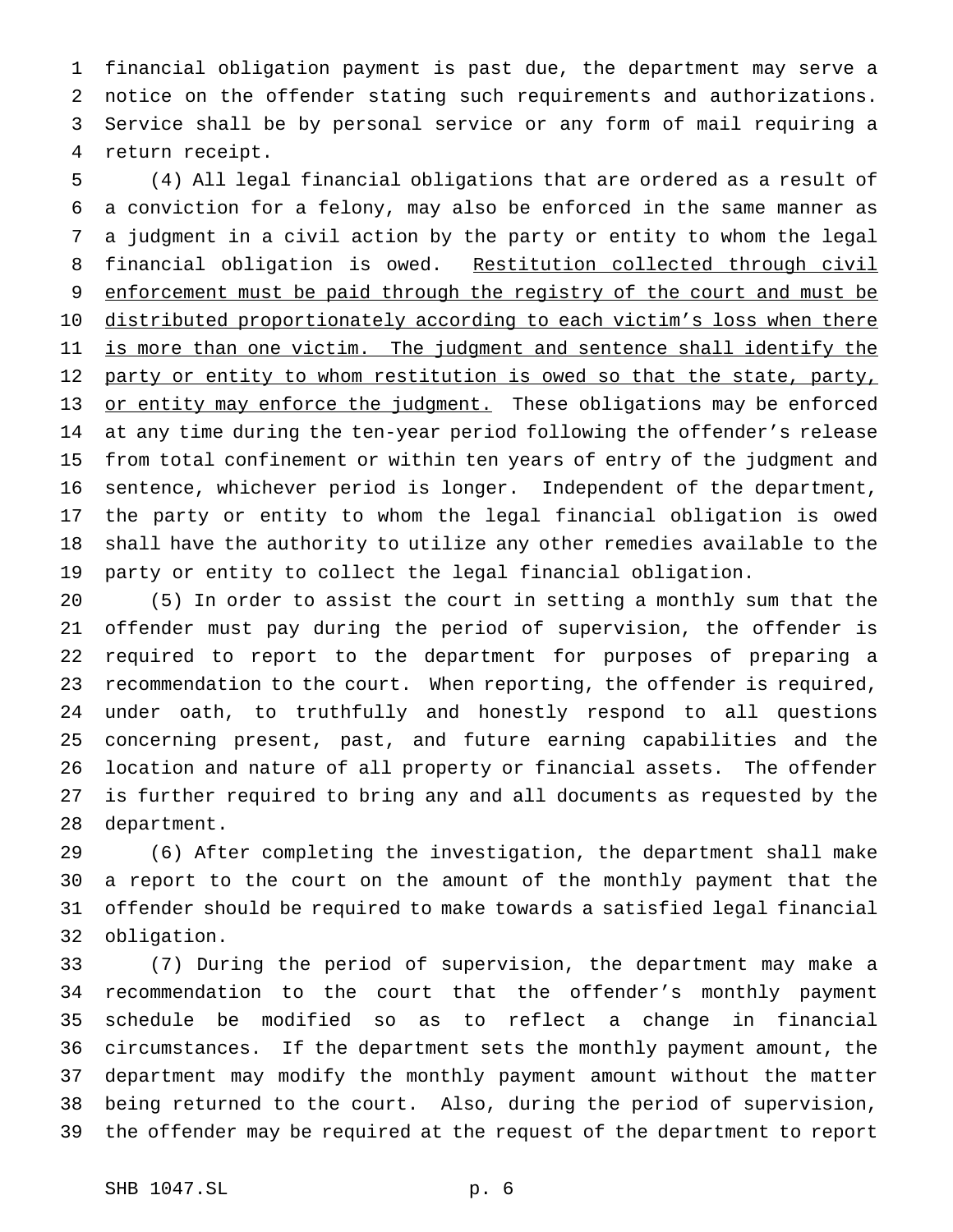to the department for the purposes of reviewing the appropriateness of the collection schedule for the legal financial obligation. During this reporting, the offender is required under oath to truthfully and honestly respond to all questions concerning earning capabilities and the location and nature of all property or financial assets. Also, the offender is required to bring any and all documents as requested by the department in order to prepare the collection schedule.

 (8) After the judgment and sentence or payment order is entered, the department shall for any period of supervision be authorized to collect the legal financial obligation from the offender. Any amount collected by the department shall be remitted daily to the county clerk for the purposes of disbursements. The department is authorized to accept credit cards as payment for a legal financial obligation, and any costs incurred related to accepting credit card payments shall be the responsibility of the offender.

 (9) The department or any obligee of the legal financial obligation may seek a mandatory wage assignment for the purposes of obtaining satisfaction for the legal financial obligation pursuant to RCW 9.94A.2001.

 (10) The requirement that the offender pay a monthly sum towards a legal financial obligation constitutes a condition or requirement of a sentence and the offender is subject to the penalties as provided in RCW 9.94A.200 for noncompliance.

 (11) The county clerk shall provide the department with individualized monthly billings for each offender with an unsatisfied legal financial obligation and shall provide the department with notice of payments by such offenders no less frequently than weekly.

 **Sec. 4.** RCW 6.17.020 and 1994 c 189 s 1 are each amended to read as follows:

30 (1) Except as provided in subsections (2)  $((and))_1$  (3), and (4) of this section, the party in whose favor a judgment of a court of record of this state or a district court of this state has been or may be rendered, or the assignee, may have an execution issued for the collection or enforcement of the judgment at any time within ten years from entry of the judgment.

 (2) After July 23, 1989, a party who obtains a judgment or order of a court of record of any state, or an administrative order entered as defined in RCW 74.20A.020(6) for accrued child support, may have an